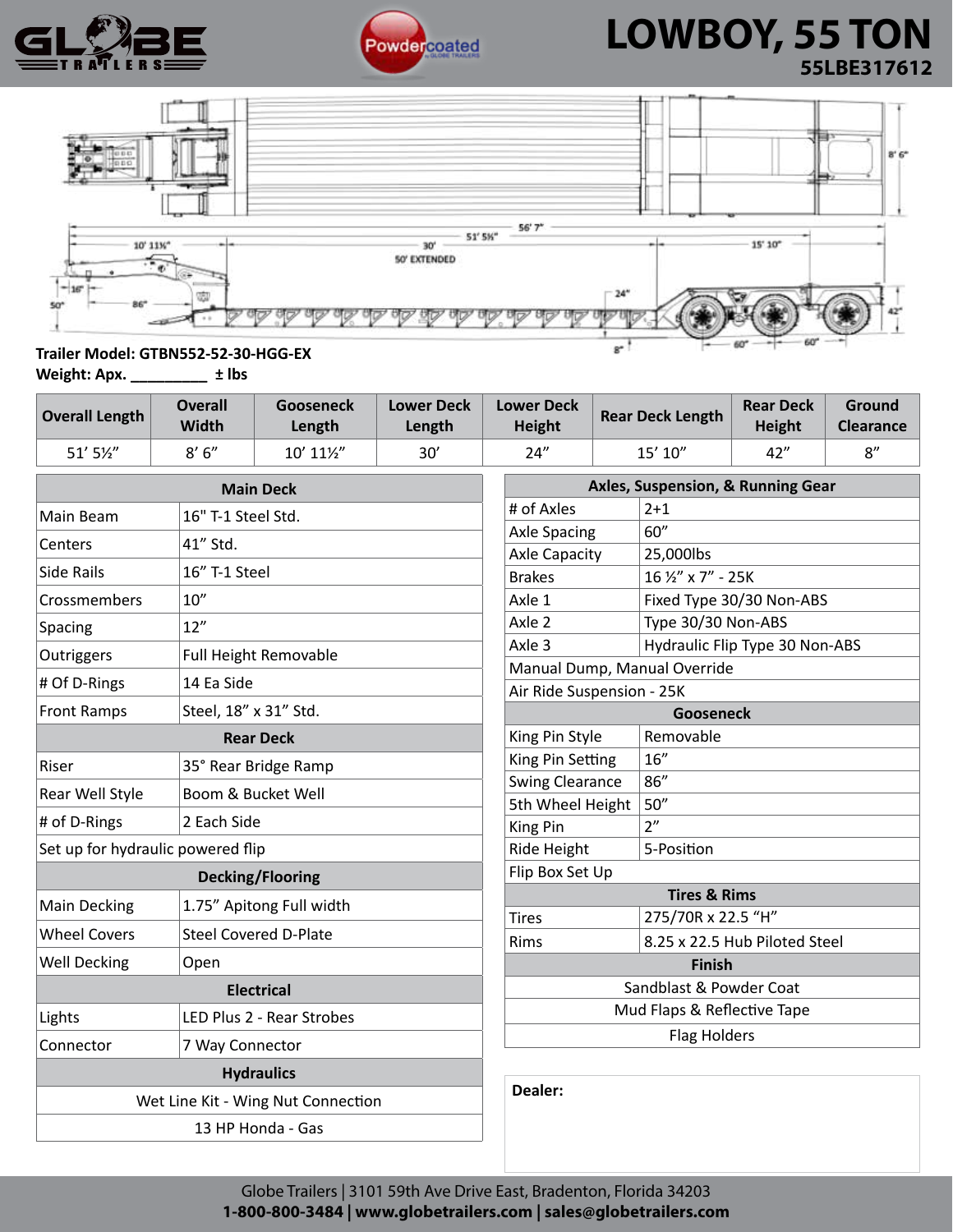# **Lowboy, 55 Ton Features & Benefits**



#### **Warranty**



Globe Trailer's 10 year structural warranty on all lowboys is the best in the industry. Most competitors offer only a 5 year warranty. This shows how committed Globe Trailers is to it's customers.

### **Centrally Located Fittings**



Air, electric and hydraulic (when applicable) fittings are all centrally located at the base of the gooseneck inside a bolster. This makes for quick and easy connect and disconnect. The fittings are protected from possible contact with equipment being loaded or unloaded.

#### **Air Bags**



30K pound rated large diameter air bags are standard. This allows for lower operating pressure and higher capacity when needed.

# **High Quality Steel**NuStrength **NuStrength™ HR100 HIGH FORMANCE STEEL ULTRA HIGH STRENGTH SHEET 100 KSI / 700 MPA SHEET STEEL COMPARISON**

**Melted and Manufactured in the USA**

Constructed with T-1 100K PSI yield strength Steel. The High Tensile Steel ensures the designed camber is retained, and allows for a longer product service life.

#### **V-Style Guide**



V-Style guide with front tapered beams helps position the gooseneck locking pin, which makes hooking up to a Globe Trailer fast and easy. The locking pin guide rim helps prevent the gooseneck locking pin from coming loose in transit.



 **Oak**: Standard. **Apitong**: Best strength to weight ratios of natural woods. **Rumber**: Composite which is impervious to fluids, mud, oil and UV rays.

#### **Multi Position Ride Height**



Multi Position Ride Height options. Makes adjustments for various 5th wheel heights easy and allows for larger ground clearance or lower deck height.

#### **Added Security**



Globe Trailers air lock with safety bar and spring extended pin ensures that the gooseneck locking pin will remain secured even if air pressure is lost.

### **STEMCO Wheel Warranty**



5 year wheel end warranty. Guardian wheel seals, Pro-Torq spindle nuts and Sentinel hub caps.